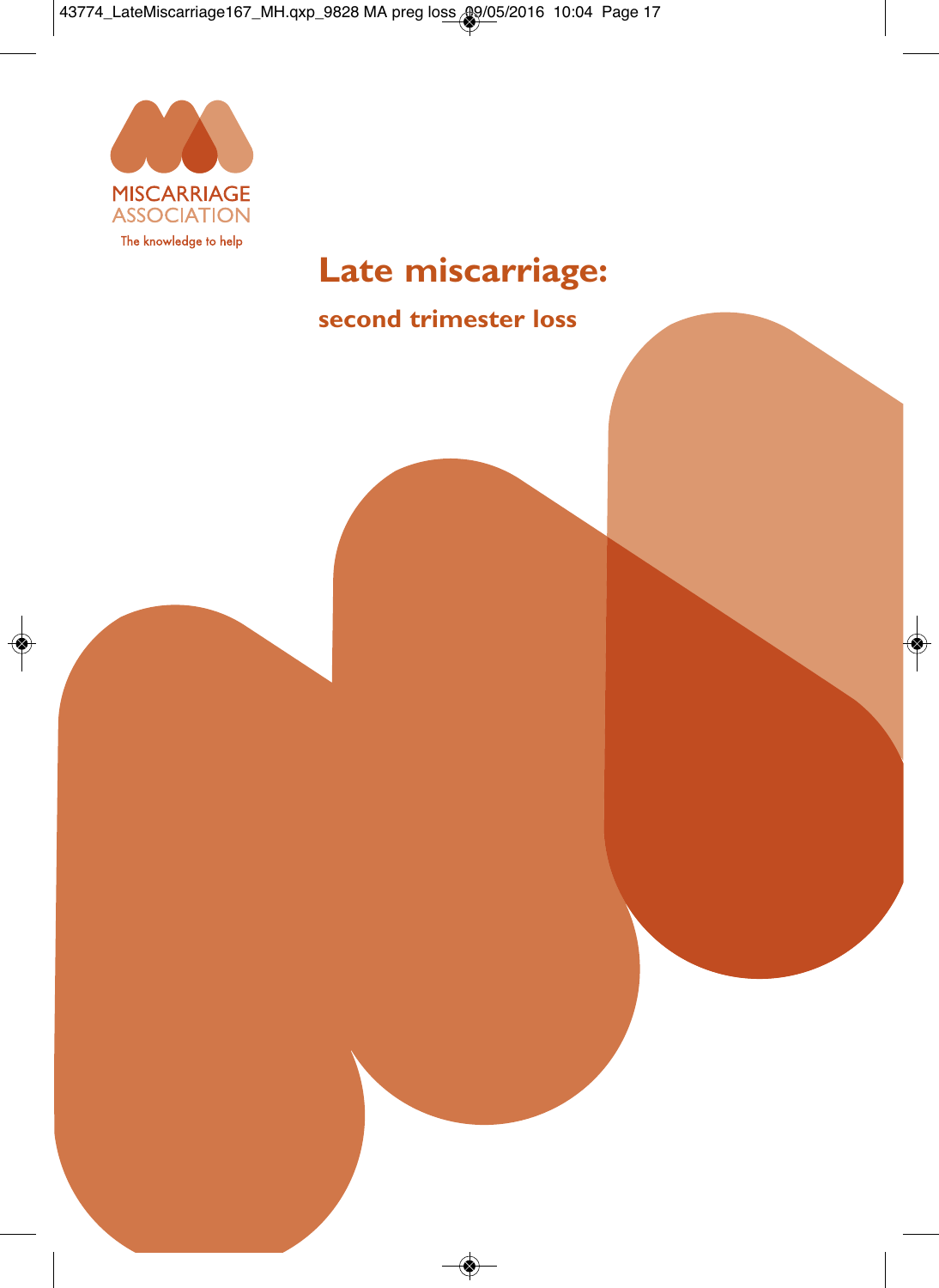**Miscarriage is sadly common. Around one in five pregnancies ends this way and it can be a very unhappy experience.**

**Most miscarriages happen in the first 12 or 13 weeks of pregnancy. It is much less usual to miscarry after 13 weeks and if this has happened to you, you may have been very shocked.**

**We do hope that this leaflet helps a little at what might be a very difficult time.**

# **What do you mean by "late miscarriage"?**

Late miscarriage is where the baby dies between 14 and 24 weeks of pregnancy.

It is also called second-trimester or mid-trimester miscarriage as it happens in the middle stage of pregnancy.

Doctors divide pregnancy into three stages:

- the first trimester is up to 13 weeks;
- the second, or middle, trimester is from 14 to 24 weeks;
- the third trimester is from the start of the 25th week of pregnancy onwards.

The leaflet doesn't include missed or silent miscarriages, where the baby dies before 14 weeks, even if the actual miscarriage happens later. We talk about these in our other leaflets, especially *Your miscarriage* and *Why me?*

It also doesn't cover losses which happen at 24 weeks or later – these are called stillbirths.

You may find it hard to understand why a very late loss is called a miscarriage and not a stillbirth – particularly as it means that there is no birth or death certificate.

This is because 24 weeks of pregnancy is the legal age of viability  $-$  the stage at which a baby is thought to stand a good chance of surviving if born alive.

For some people, hearing the late loss of their baby called a miscarriage can make them even more distressed.

**She was a perfect, tiny little baby but officially she never existed. She didn't even have a birth or death certificate. How can someone decide she was never " a person? "**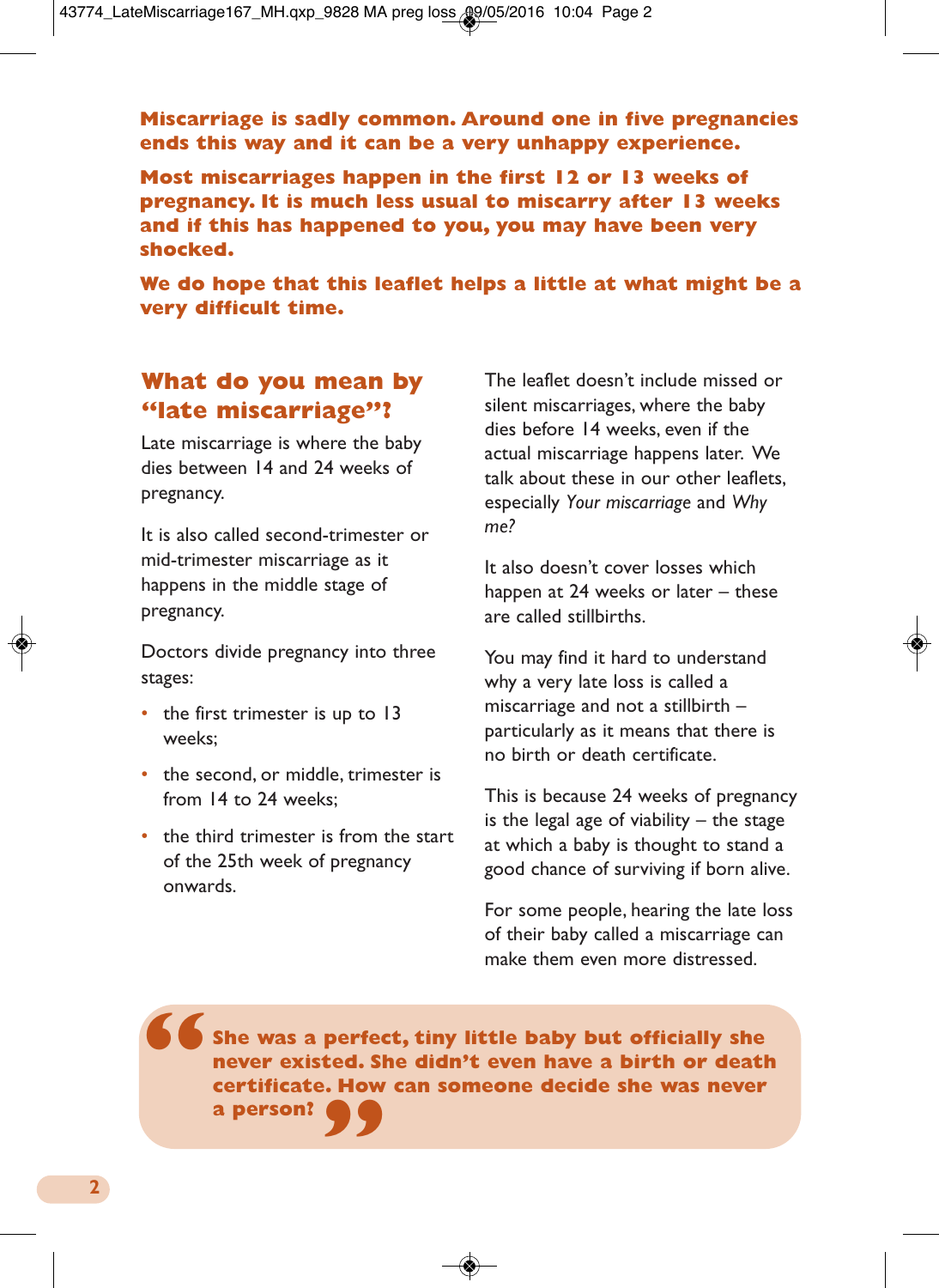# **The physical process**

Your miscarriage may have happened naturally, or you may have had to have your labour induced (started off).

#### **Natural miscarriage**

If you miscarried naturally, you may have had period or labour pains – strong contractions in your abdomen or pain in your back.You might have been aware of your waters breaking, or they might have stayed intact until your baby was born.

It might all have happened quite quickly – and once it started, there wouldn't be any way of stopping it.You might have delivered your baby at home or in the hospital – or perhaps somewhere else.

**My baby was born following several hours of very painful contractions. The release of pain when my waters broke came as a relief, but also a nightmare at " the same time. "**

**When they told me they couldn't find a heartbeat, I think my heart stopped too. I was full of the joys of being pregnant, only to feel I had been hit by " a train head on. "**

#### **Silent miscarriage**

You may have had no sign that anything was wrong with your pregnancy, but an ultrasound scan showed your baby had died.

You will probably have had your labour induced – that is, started artificially – to deliver your baby.

Hospital staff might have offered choices about how to manage the labour and they should have told you what was likely to happen.

You might have wanted to start the process of labour as soon as possible, or you may have preferred to go home and think about it for a few days.

Either way, these may have been very difficult and upsetting decisions to have to make.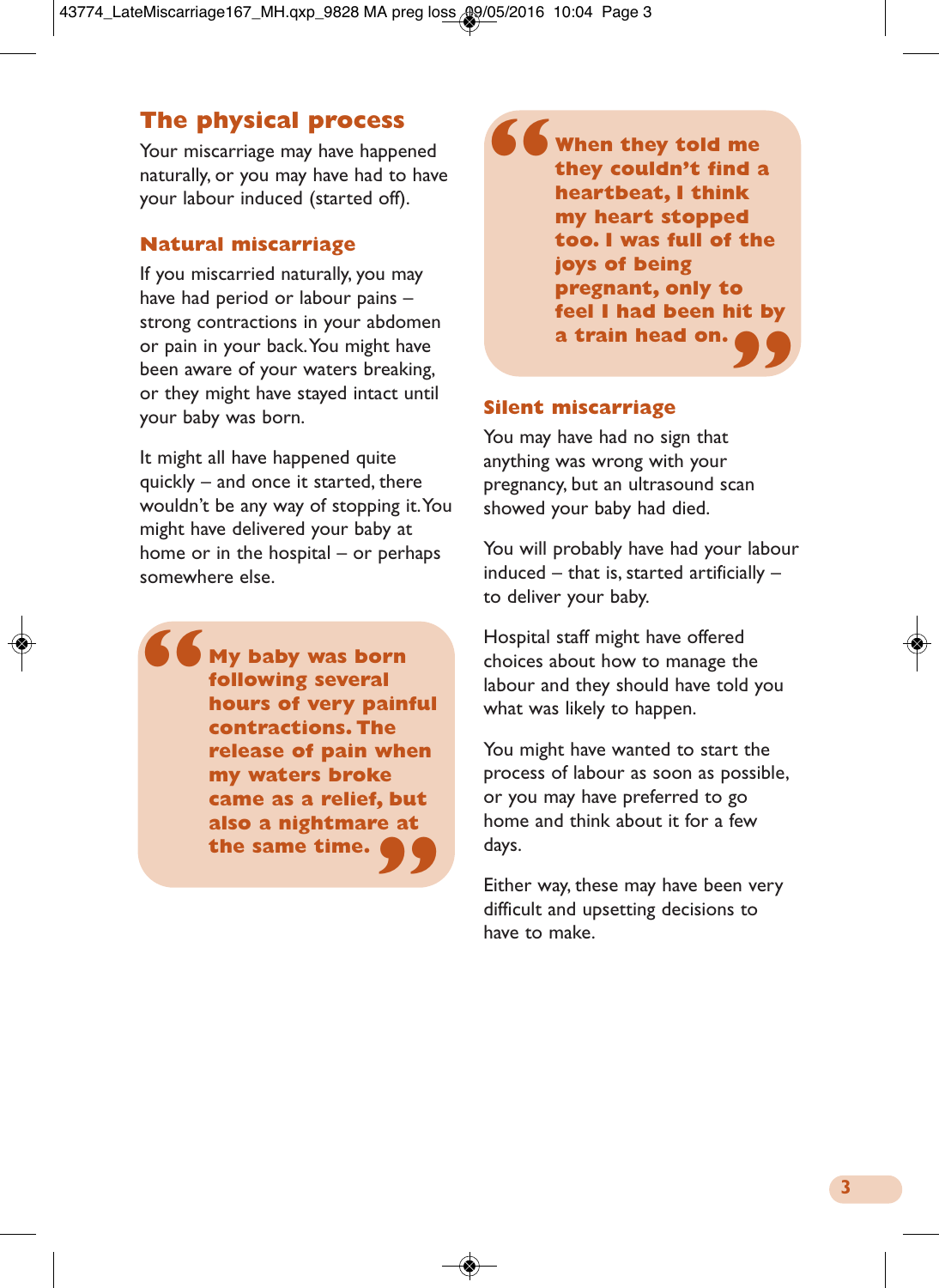#### **Seeing and holding your baby**

With a late miscarriage, you are likely to be able to see your baby and perhaps to hold him'.

You might be very worried about what your baby will look like and choose not to look.

Hospital staff may offer to take a photo of him and save it for you in case you want to look later.

It may be that someone else will describe your baby to you and that will help you decide.

There is no right or wrong thing to do – it depends how you and your partner feel.

**I initially declined to hold my baby. I was so scared about how he might look. But a few hours later I changed my mind and a very kind midwife brought him back into the room. I** was pleased I'd seen my baby, who<br>was tiny but perfectly formed. **was tiny but perfectly formed. "**

<sup>1</sup> The midwife might not be able to tell you what sex the baby is at birth as it can be *difficult to be certain with a tiny baby. To make this leaflet easier to read, we have chosen to use the words* he*,* him *and* his*.*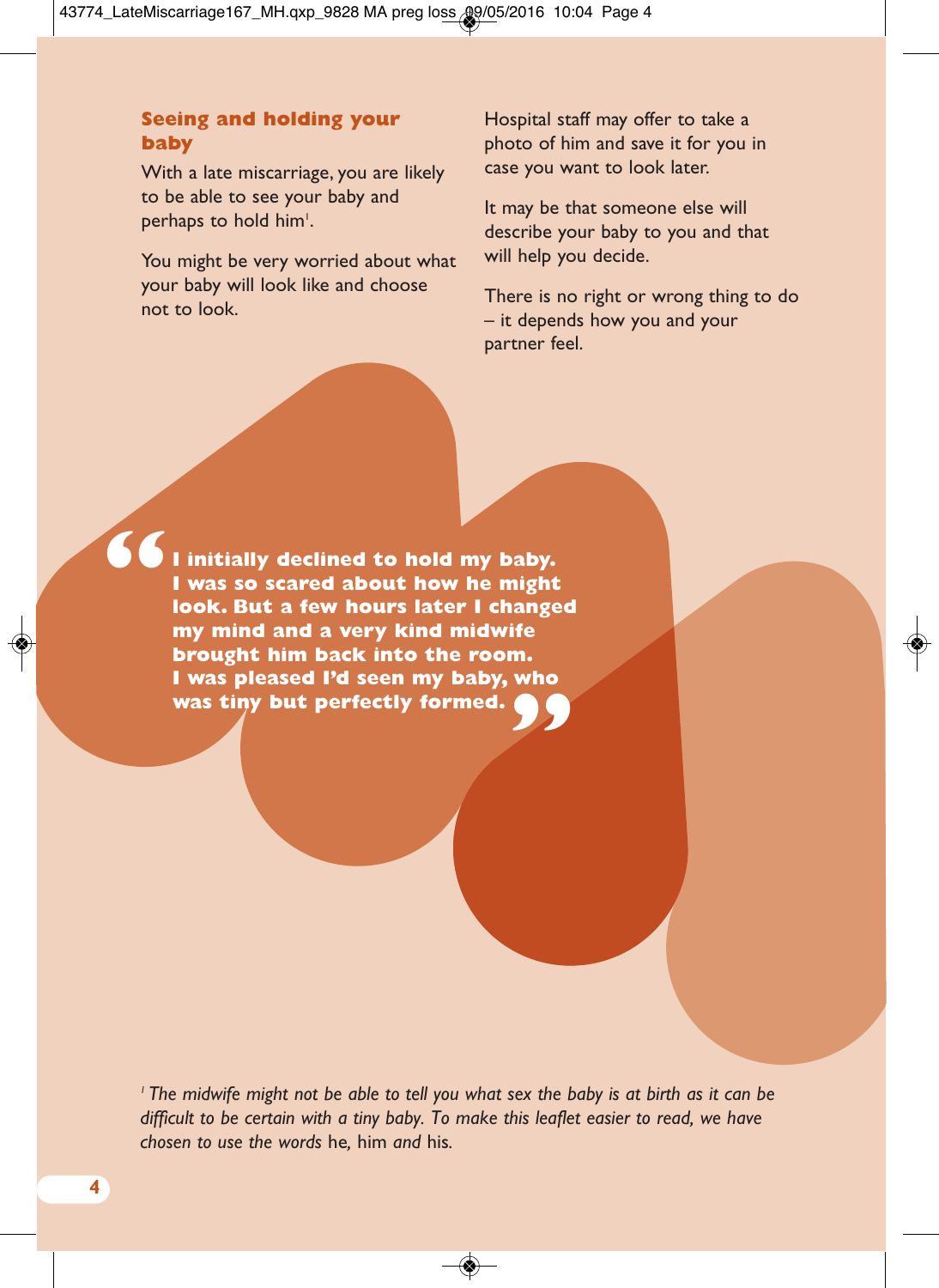### **What causes a late miscarriage?**

Over the next two pages, we'll list the main causes of late miscarriage. Some can cause earlier losses too. Others may cause a problem after 24 weeks of pregnancy as well as before.

Most miscarriages, at whatever stage, happen because of an abnormality in the baby.

#### **Chromosome problems**

Examples of chromosome problems are Downs Syndrome, Edwards Syndrome and Turners Syndrome.

These are usually one-off abnormalities, happening "out of the blue". But they *might* be due to a problem that you and/or your partner have, probably without knowing.

With a late miscarriage, it is possible to examine the baby's chromosomes from samples taken from the placenta and umbilical cord, as long as you agree.

Your and your partner's chromosomes can be examined from a blood test.

This information will help the genetic counsellor to tell you what the risk is of a similar problem happening again.

If your doctor thinks that you have a higher risk than most people of having a baby with a chromosome abnormality, you may be offered extra tests in your next pregnancy.

#### **Genetic problems**

Our chromosomes carry our genes. We all have many thousands of genes; we also all have some abnormal genes. Sometimes these genes can cause the baby to die in pregnancy.

Genetic problems are more likely to cause early miscarriage. But if your doctor suspects that a genetic problem caused your miscarriage, s/he might refer you to a specialist to have tests and perhaps advice about future pregnancies.

#### **Structural problems**

This means problems in the baby's body, for example spina bifida or a congenital heart defect.These are sometimes seen on an ultrasound scan, but sometimes they are only discovered after the baby is born.

If your baby is found to have this kind of problem, you should be offered genetic counselling so that you can find out more about the chances of it happening again.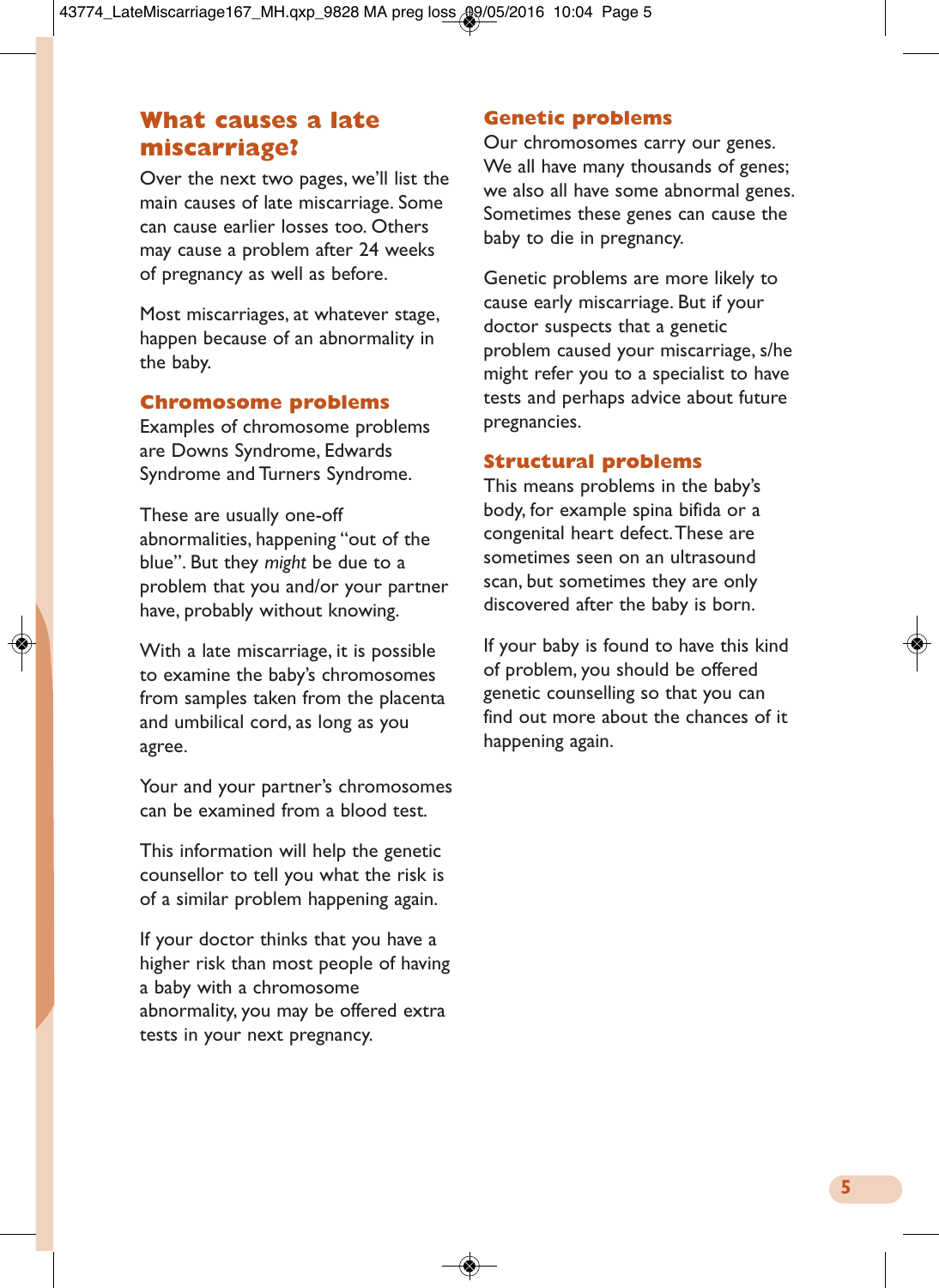# **Other causes of late miscarriage**

#### **Anatomical problems**

If you have an unusually shaped womb (uterus), especially one that is partly divided in two (an arcuate uterus), this might have caused your miscarriage. Your doctor might suggest an operation to correct the shape of your womb.

If you have a weak cervix (sometimes called an "incompetent cervix"), this might have caused your miscarriage.

The cervix (the neck of the womb) should stay tightly closed during pregnancy. But if it is weak for some reason, it may open as the baby grows bigger, and it won't be able to hold the baby inside.

If your doctor thinks this caused your miscarriage, s/he may suggest that you have a strengthening stitch, called a cervical stitch, in your next pregnancy. This is usually done under a general anaesthetic at 13 or 14 weeks of pregnancy.

If your doctor is not sure whether this is the cause, then s/he may decide to monitor you closely in your next pregnancy, with regular scans to check your cervix.

There is more detail in our leaflet *The cervical stitch.*

#### **Infection**

Some infections can cause a late miscarriage, either by infecting the baby or by infecting the amniotic fluid (the liquid around the baby).

### **Infections directly affecting**

**the baby** include parvovirus, cytomegalovirus (CMV), and toxoplasmosis.These infections can cause the baby to die in the womb. They are unusual and do not usually happen in another pregnancy.

#### **Infections of the amniotic**

**fluid** can happen when bacteria (germs) that normally live in the vagina get into the womb. One example is bacterial vaginosis (BV), a common infection which has been associated with premature (early) labour.

### **Antiphospholipid Syndrome (APS)**

APS is a condition that increases blood-clotting. It is sometimes called "sticky blood syndrome" or Hughes syndrome.

If blood clots too easily during pregnancy, it can cause early or late miscarriage, as well as other pregnancy problems.

If you haven't been tested for APS, you might want to ask your doctor to arrange this test.You will have two blood tests, taken at least twelve weeks apart, and if both are positive, you will be diagnosed as having APS.

If you have APS, you will be treated with low-dose aspirin and possibly another blood-thinning drug called heparin in your next pregnancy.

There is more detail in our leaflet *Antiphospholipid Syndrome (APS) and pregnancy loss.*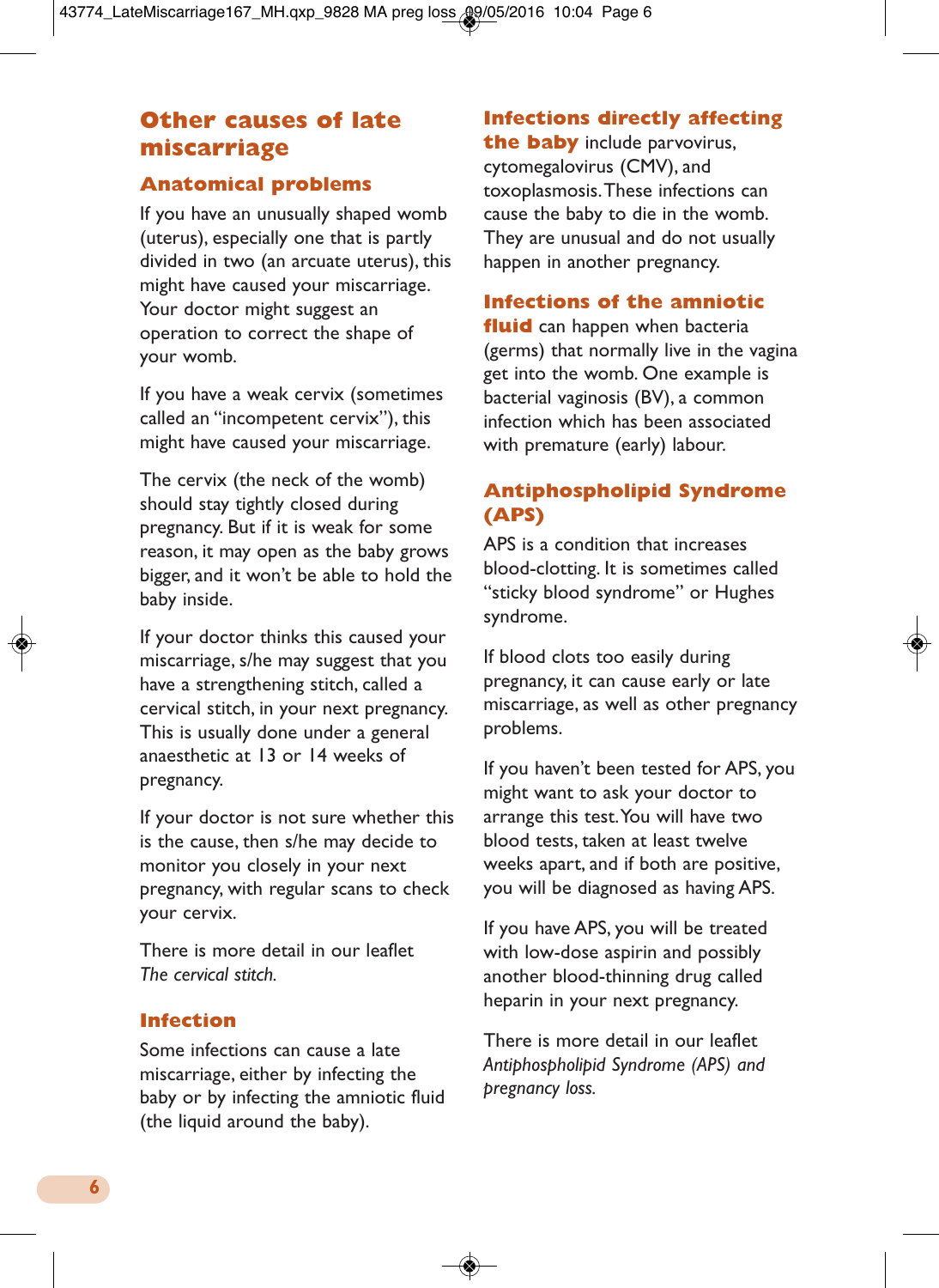# **Can I find out why my baby died?**

After a late miscarriage most hospitals offer some investigations.They may involve tests of the baby and possibly blood tests for you and perhaps your partner.

Investigation of your baby is called a post mortem (which means "after death").A post mortem is also called an autopsy.

A post mortem examination can provide valuable information about your baby, your pregnancy, and your own health. It can also provide information which will help your doctor to care for you in a future pregnancy.

A post mortem also confirms your baby's sex.That might be different from what was thought when the baby was born.

A post mortem does not always provide a reason for a miscarriage. For some parents this is sad and frustrating. But if you are thinking about trying again, it can also be helpful to know that your baby was normal and there was no obvious reason for the miscarriage.

**"**

### **How can I decide?**

To help you decide, you should have the chance to talk about it with someone who understands the process.We also describe what happens during the examination. We have written this in a separate section (on page 8) in case you'd rather not read it.

You don't have to feel rushed into making a decision.You may need time as well as clear information to help you decide, and a few days' delay won't make a difference to the findings.

If you decide not to have a post mortem examination, you can still ask for the placenta to be examined and for an external examination of your baby.This can provide information which may be helpful if you're thinking about trying again.

**We finally agreed on an external examination and a look at the chromosomes. The results were normal, which we found reassuring, even though we still had " no explanation as to why we lost our baby.**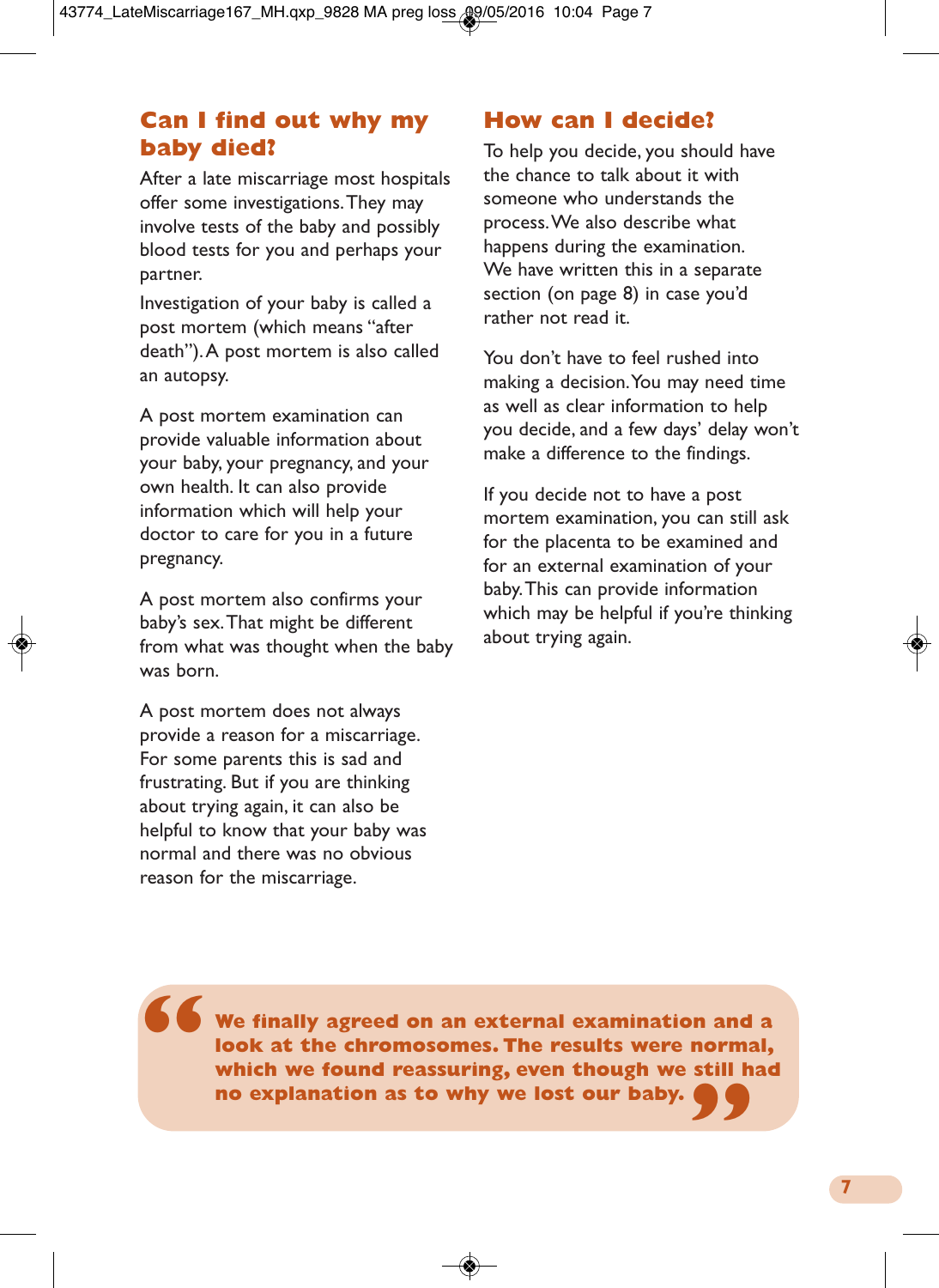# **What happens in the post mortem examination?**

If you agree to your baby having a post mortem examination, it will be carried out by a pathologist, a doctor who specialises in the study of disease and causes of death.The pathologist may specialise in diseases in pregnancy, babies and children.

Your baby may have to be transferred to another hospital for the examination, but you should be told about this and when he will be returned.This might take up to eight weeks.

A post mortem involves examining the baby carefully, outside and inside his body.

Small samples of tissue are taken from each organ and are looked at under a microscope.This will show the pathologist if the tissues were developing normally or not.

Sometimes special investigations are also needed, such as

- photographs, x-rays, bacteriology and virology to look for infections, and
- karyotyping to study the baby's chromosomes.This can usually be done on a small piece of skin.

Sometimes it is only possible to examine an organ after what's called fixation.This means putting the organ in a chemical called formalin for a few days, to help firm the tissues.You will be asked about whether you want this to be done.

You may also need to think about what you want to happen to the organs and tissues after examination. It is important to talk this over and ask any questions you may have.The organs can be returned to your baby's body after examination, but this may delay the funeral, if you are having one.

The post-mortem examination takes up to several hours to perform. Afterwards, the incisions made to examine your baby internally will be repaired where possible and, if you wish, he can be wrapped or dressed to hide any marks.You can see your baby again afterwards if you want to. You can talk this through with the pathologist or other staff.

The tissue removed at the post mortem will be examined in a laboratory.This can take some time and it may be several weeks before you can be given results.

Your consultant will probably invite you to a follow-up appointment to discuss the results, or the results may be sent to your GP, who will talk about them with you. (See also Follow up, page 13)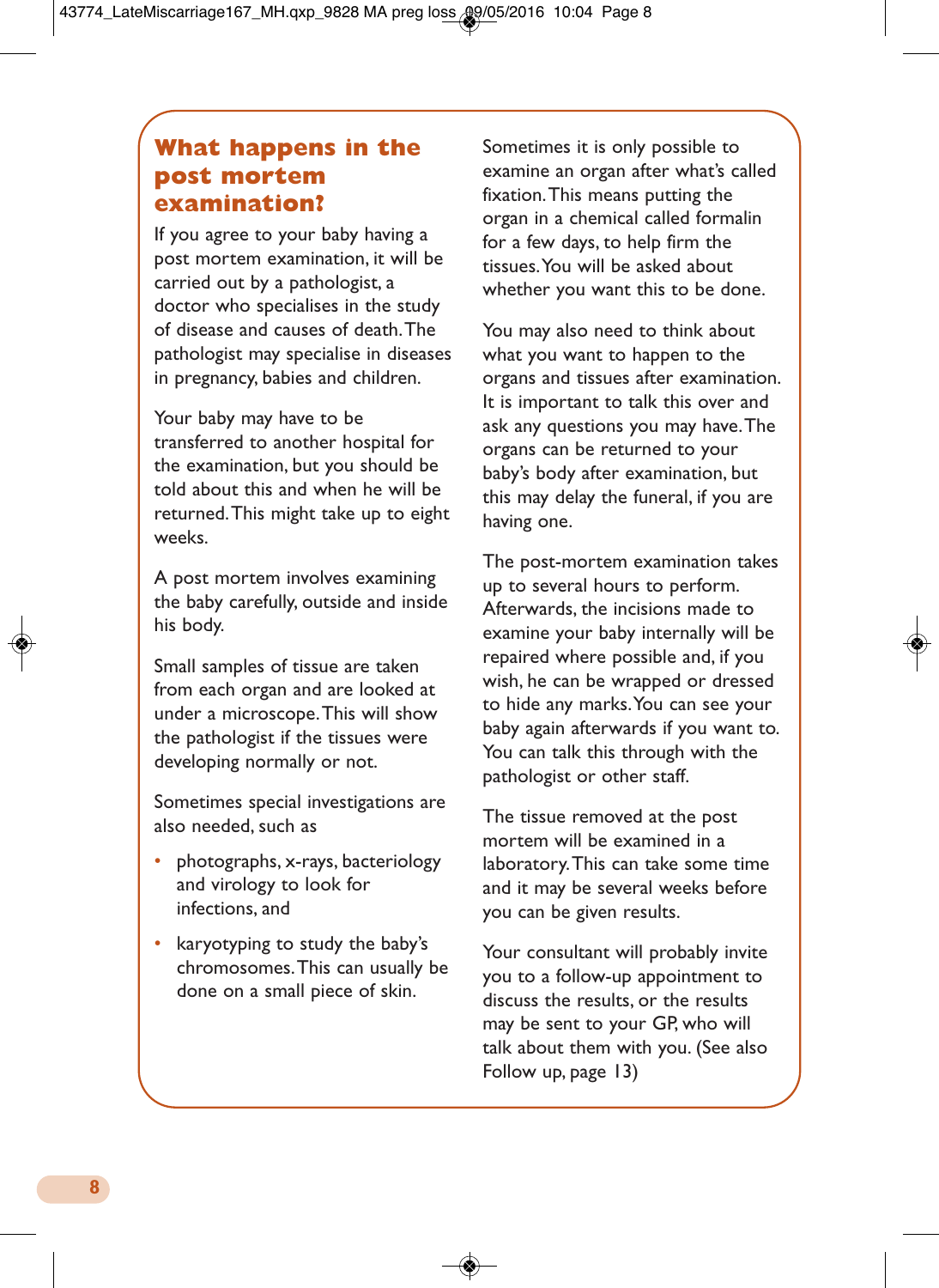## **What happens to my baby afterwards?**

When a baby is miscarried before 24 weeks of pregnancy, you don't have to have a burial or cremation for him or her. But your hospital may offer to arrange one or you may decide to arrange this yourself.

Some hospitals offer burial or cremation for all babies that miscarry, whether early or late in pregnancy. Others have different arrangements for early and late losses.

Some hospitals offer collective burial or cremation where a number of babies are buried or cremated together.

The hospital staff should take time to explain to you what the hospital offers and should also give you written information.

They should give you time to think about what you want to do.You may feel too shocked to be able to make a decision right away.This is a decision you probably never imagined that you would have to make.

You may want to ask staff to keep your baby until you are ready to decide. They should also understand if you feel you cannot make a decision at all.

**I was amazed by how helpful and sensitive the funeral directors were in organising my baby's " burial. "**

You can make your own arrangements for a funeral and/or burial or cremation if you prefer.You could talk to a funeral director or a minister of your own faith if you have one.

The hospital chaplain may also be a good source of information, advice and support, even if you don't have any religious beliefs.

You might decide that you want to bury your baby yourself.There are guidelines about how and where this can be done and you can get more information from us or from SANDS (see page 15).

You may need to make your wishes very clear to hospital staff or your GP as they may not realise that this is allowed.

**I had to make decisions beyond my wildest dreams. Did I want to cremate or bury the babies? I was making funeral arrangements when all I wanted to do was hold them in my arms and take them home " forever. "**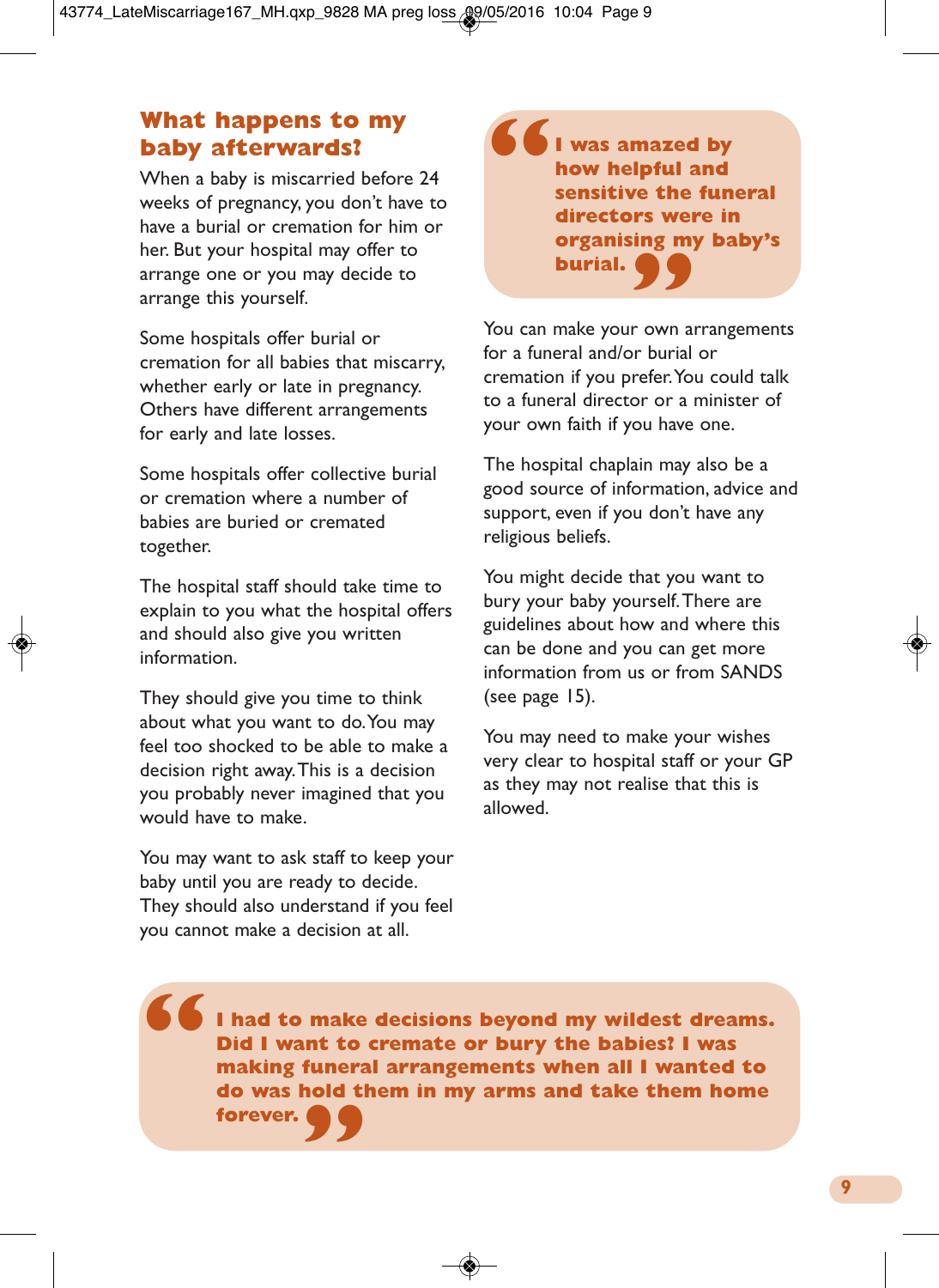### **Marking your loss**

Whether or not you have a funeral for your baby, you may feel you want to find other ways to mark his or her brief life.

It may be important to you to name your baby. If you do not know whether your baby was a boy or a girl, you could choose a name that could be given to either.

Some parents gather mementos in an album or a special box: for example, a scan photo, a hospital bracelet, letters or cards, and maybe a toy or clothes that they had ready for their baby. Some hospitals offer to make hand or footprints of babies miscarried late in pregnancy and may put them in a special memorial card.

Other parents mark their loss in other ways, perhaps planting a bush or tree, making a donation to charity, or creating something else in their baby's memory.

Your hospital may have a book of remembrance where you can enter your baby's name and the date of your miscarriage. Some hospitals hold regular remembrance services for babies who died during pregnancy or around birth.

# **Can I have a certificate for my baby?**

The Registrar does not provide death certificates for babies miscarried before 24 weeks of pregnancy, but it may be possible to have a certificate from the hospital.This would note your baby's name, if you have given one, the date of the miscarriage and maybe some other details.

If your hospital does not provide certificates, you could ask whether they would sign one which you provide.The Miscarriage Association and SANDS both provide outlines that you can use.

**A couple of weeks after I miscarried we bought two plants and planted them in the garden with a pebble pond and a pear tree in memory " of our little one. "**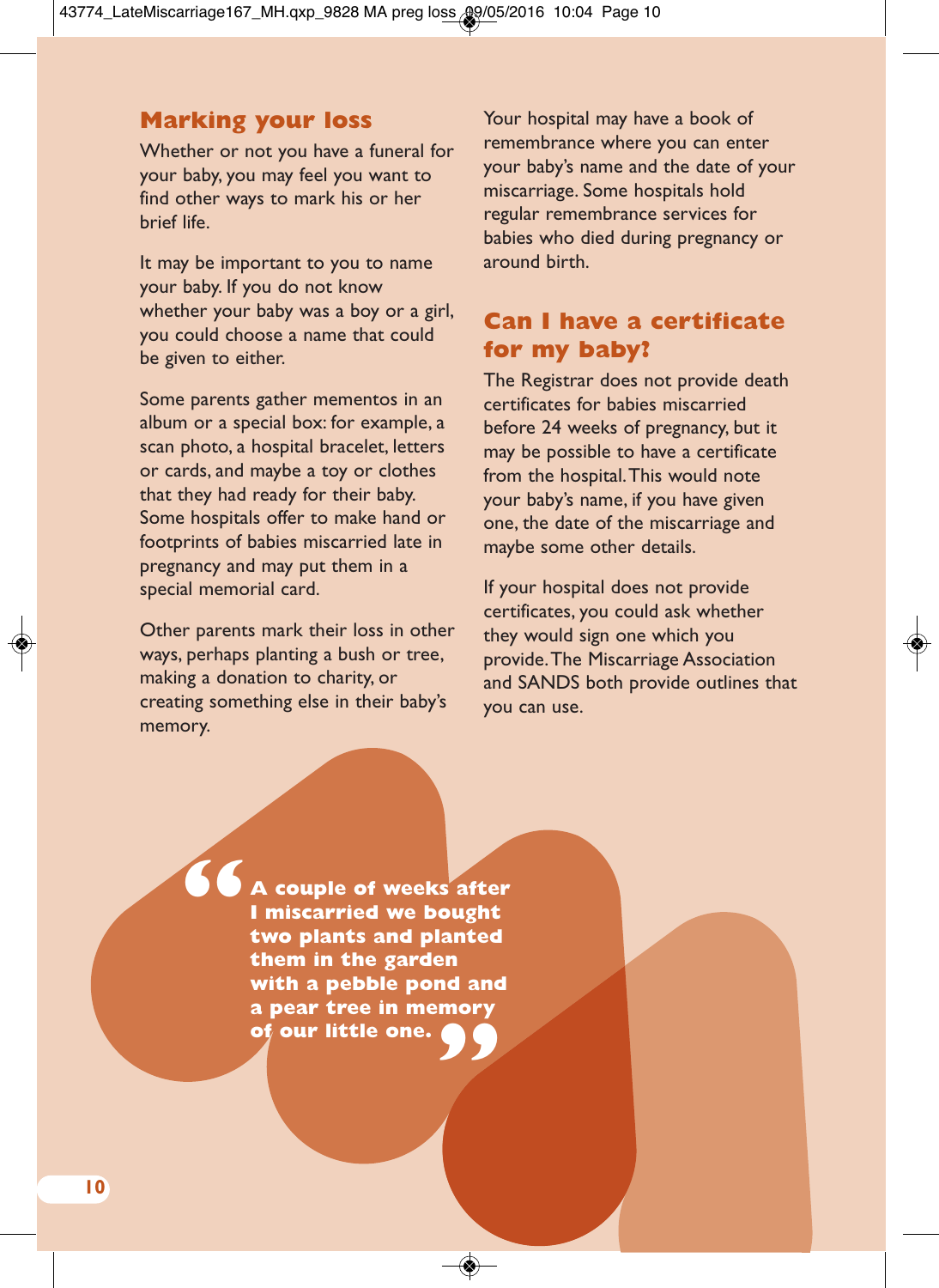# **How will I feel after the miscarriage?**

### **Your body**

After your miscarriage, you are likely to have some bleeding and perhaps pain like a period.This might go on for several weeks. It is worth contacting your doctor:

- if the bleeding or pain increases
- if you have a vaginal discharge that looks or smells bad, or
- if you are worried about any other physical symptoms.

Your doctor can also give you a medical certificate if you need one for work.And your midwife might offer to visit you at home to see how you are doing.

Your breasts may produce milk and you might find this very upsetting.A well-supporting bra can help you feel more comfortable. If your breasts are painful, you might want to take a mild pain-killer such as paracetamol.

If you have a lot of pain and discomfort, talk to your midwife, GP or the hospital staff.They may be able to give you tablets to reduce the production of milk.You can also buy breast pads at the chemist or supermarket to soak up any leaking milk.

You may feel very tired for quite a long time after your miscarriage.Your body needs time to recover from labour and maybe also from infection or treatment. If you are producing milk, that can be tiring too. Despite being tired, you may find it hard to sleep.

Emotional distress can be exhausting too, and can affect how you feel physically.

Your body may get back to normal quite quickly, or it may take longer, especially with a later loss.

People have very different feelings about how they look.You might be upset if you still look pregnant and feel better when you can wear your ordinary clothes again. Or you may feel that getting back to your nonpregnant shape is somehow forgetting or betraying your baby.You might not want to let go of the look and feel of pregnancy.

Try to give yourself time to recover. Sometimes the demands of home and work make that difficult.You might feel that the sooner you get back to your usual routine, the quicker you'll feel better.That might work, but don't be too surprised if it doesn't.You may just need more time.

It may help to talk to someone who understands. See page 15 for some suggestions.

**I felt tired all the time and didn't want to get out of bed. I had a constant pain in my chest and a heavy " " feeling all over.**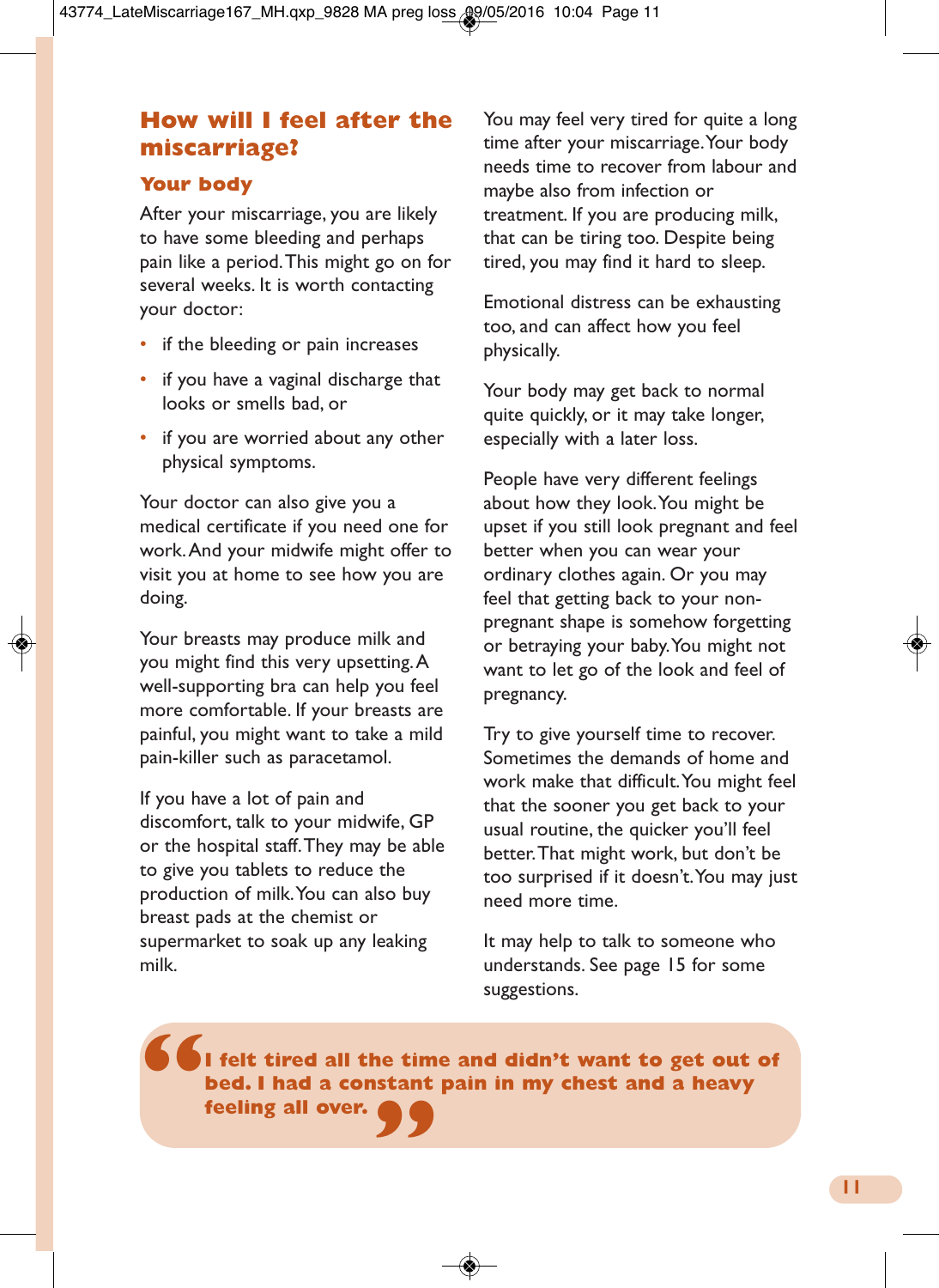**For those of us who have undergone the trauma and complex feelings following miscarriage, a little of that pain remains heart forever.**<br> **P heart forever. "**

Barbara Dickson, singer and actress

#### **Your feelings**

There is no right way to feel after your miscarriage.And however you feel, you may show those feelings clearly or you might keep them hidden as much as you can.

For example, you might feel very sad and cry, maybe a lot of the time. But perhaps it doesn't feel natural to cry, or you worry about upsetting other people. Or maybe you worry that if you start crying, you won't be able to stop.

Coming home from hospital without your baby can be hard. If you have bought baby clothes and equipment, or decorated a room, it can be upsetting to see them, though you may find it comforting too.

Here are some of the other ways that women and their partners say they feel:

- **angry** sometimes at particular people and sometimes just at the unfairness of it all
- **jealous** especially of pregnant women or couples with small babies
- **guilty** wondering if the miscarriage was somehow your fault
- **lonely** especially if people around you don't seem to understand

You may find it hard to talk about what happened or how you feel. Or you might need to talk, to go over what happened again and again.

It can sometimes be hard to find people who are willing to listen. Sometimes family and friends say the wrong thing, try to cheer you up, or just avoid talking about what has happened altogether.

You may find you continue to grieve for your baby for much longer than you, or other people, expect.You might feel you'll never recover.

For many people, it is not so much a matter of getting over their loss as learning to live with it.This can take time.

# **My husband put all the baby things away out of sight, before I came home. He thought they'd upset me. "**

**I got the littlest baby-gro out and just held it and I cried and cried. It was sort of comforting, in a way. "**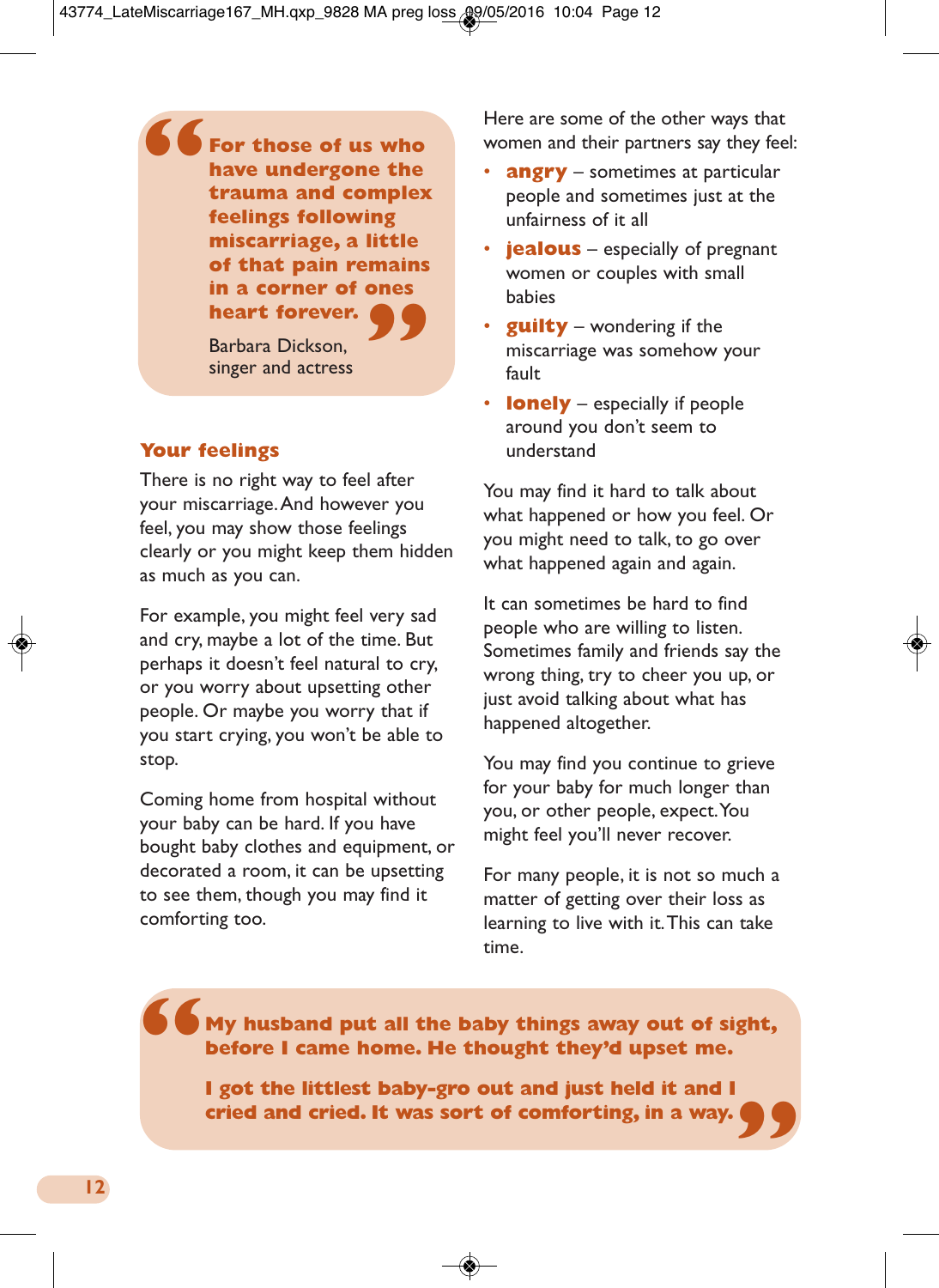### **Your partner**

Your partner is also likely to be grieving for the loss of your baby but you may be coping with your feelings in different ways.

Sometimes partners feel they have to be strong and supportive and so they keep their feelings hidden.The downside is that they may not get the support they need. It may be important to be open with each other.

Your miscarriage might have brought you closer, but it might have put a strain on your relationship and that can be very hard to cope with. If the strain of your loss is pulling you and your partner apart, you may need to look for outside support (see page 15).

You might not have a partner and be dealing with this alone.

There is more detail in our leaflets *Your feelings after miscarriage* and *Partners Too.*

# **Will I have any follow-up?**

You should be offered a follow-up appointment with your hospital consultant a few weeks after your miscarriage.

This is the opportunity to get the results of any investigations, ask any questions you have and find out about any treatment that might help now or in another pregnancy.

You may not get answers to all your questions – and that might be because there just isn't an answer. But it could be that the appointment is rushed or the doctor is not well prepared.

It may help to talk to your GP, who might be able to find out more for you. GPs aren't always sent this information from the hospital, so allow time for him/her to chase it up if necessary.

Whoever you see, it can be useful to take a written list of questions with you, as it's easy to forget once you are there.You might want to make notes of the information you are given, as there may be too much to take in and remember at the time.

**After a month had passed it became more and more difficult to say the right thing. We would talk to try and resolve things, but to no avail. "**

**I** began throwing myself into work, creating extra<br>work just to pass hours.  $\bullet$ **work just to pass hours.**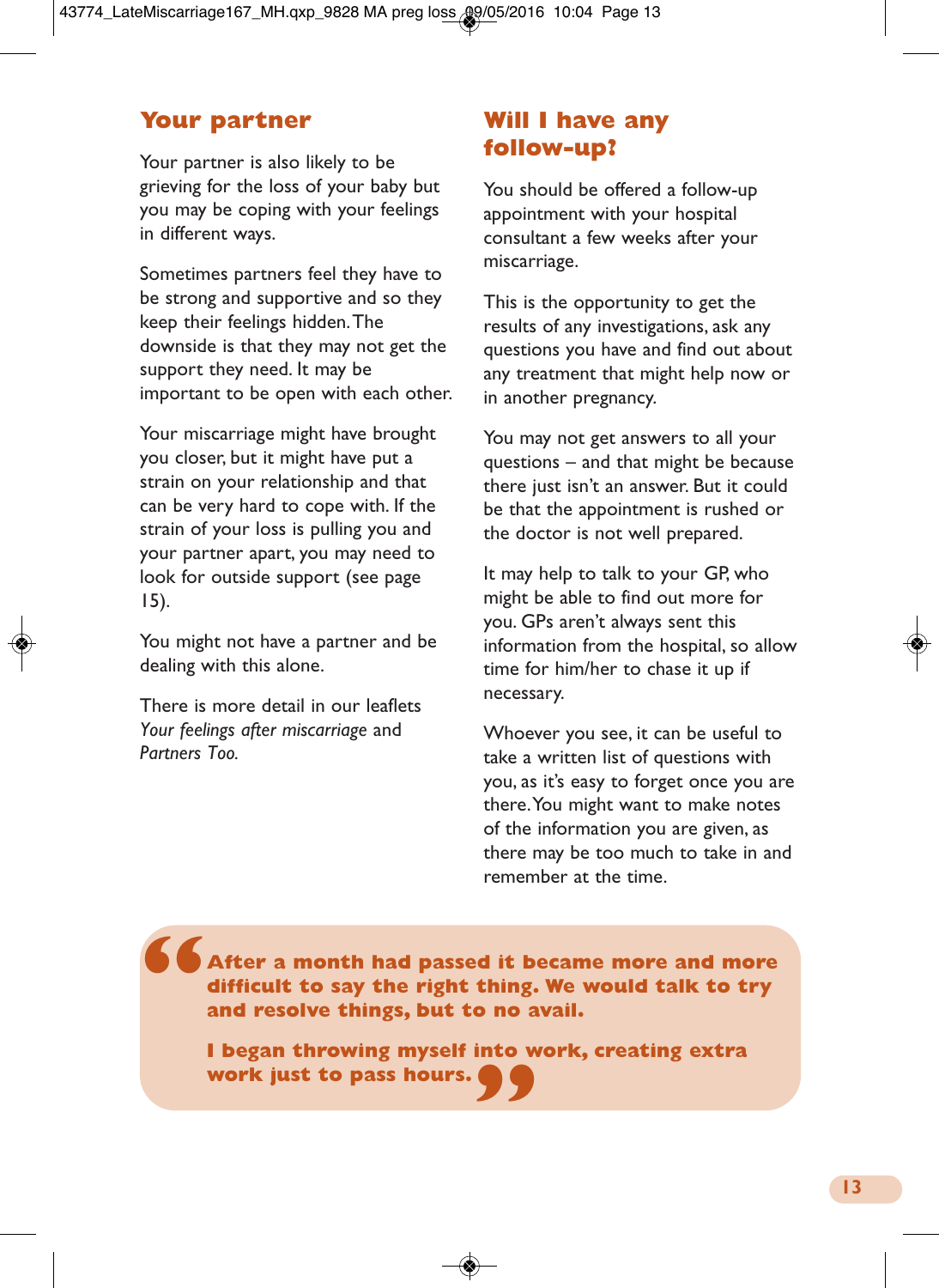# **What about trying again?**

Deciding whether or not to try again can be difficult and you may have very mixed feelings about another pregnancy.

You may want to try again as soon as possible, and feel that being pregnant will help you recover from this loss. But you might also be frightened that it could happen again.

It might be something you don't want to think about at all, at least not now.

If you do decide to try again, you may want to talk to your GP or hospital doctor about having extra check-ups or scans next time.

You might find it helpful to read our leaflet *Thinking about another pregnancy.*

# **Late miscarriage: a summary**

- Miscarriage late in pregnancy is uncommon.You might have been very shocked when it happened.
- Going through labour and delivery can be very upsetting; and you may not be sure if you want to see your baby.
- You might be asked to make very difficult decisions about a post mortem and/or about burial or cremation.
- It might take time for you to decide whether or when to try again
- You may be very upset that a late loss is called a miscarriage rather than a stillbirth.
- It can help if you have people around you who can understand; and there are other places too where you can find help and support.

**All I wanted to do was get pregnant again, but it took several months to happen and that was an emotional struggle, particularly as my due date came and went. "**

> **Finally I was pregnant and now have a beautiful little boy, but I still think about the baby I lost " most days and he lives on in our hearts.**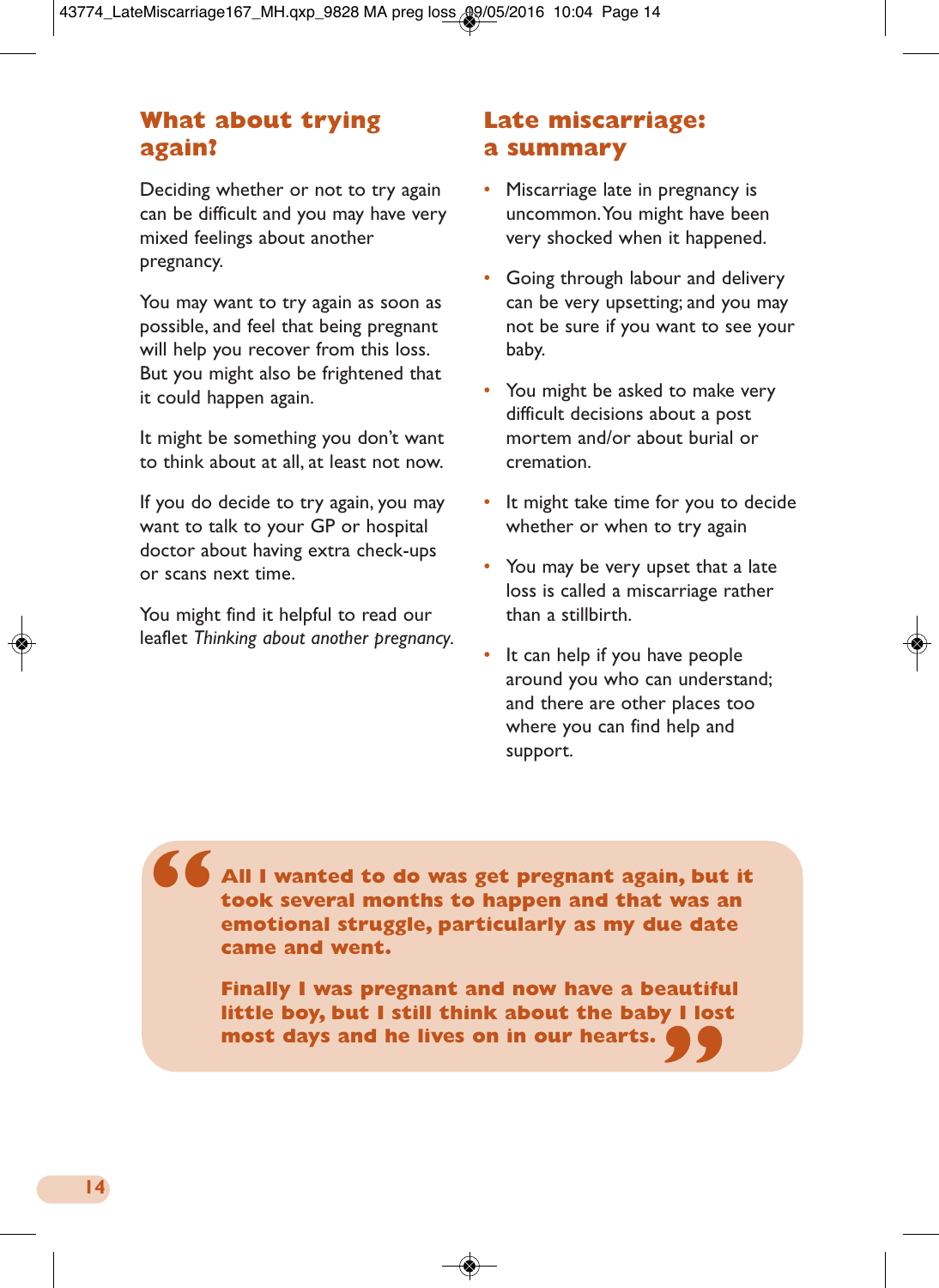### **Where to go for help and support**

It can make a real difference to be able to talk to people who understand.You may be offered support or counseling through the hospital or your GP, or you might try one or more of the following organisations:

#### **The Miscarriage Association**

has a telephone helpline, a volunteer support service, an online support forum and a range of helpful leaflets. Tel: 01924 200799 www.miscarriageassociation.org.uk 17 Wentworth Terrace,Wakefield WF1 3QW

**SANDS** (the Stillbirth and Neonatal Death Charity) offers support and information through local support groups, publications and a helpline Tel: 020 7436 5881 www.uk-sands.org Victoria Charity Centre, 11 Belgrave Road, London SW1V 1RB

### **The British Association for Counselling and Psychotherapy**

has information about counselling and a list of registered counsellors. www.itsgoodtotalk.org.uk BACP House, 15 St John's Business Park, Lutterworth LE17 4HB

#### **Relate**

can help with relationship problems. Tel: 0300 100 1234 www.relate.org.uk Premier House, Carolina Court, Lakeside, Doncaster, DN4 5RA

#### **The Samaritans**

can help people in serious emotional distress, 24 hours a day. Tel: 08457 909090 www.samaritans.org.uk

### **Thanks**

Our sincere thanks to Miss Judith Moore, Consultant Obstetrician, Nottingham University Hospitals (City Campus), for her help in writing this leaflet; and to everyone who shared their thoughts and experiences with us.

#### **Need to talk to someone who understands?**

Call our support line on 01924 200799. Monday to Friday, 9am-4pm Or email **info@miscarriageassociation.org.uk**